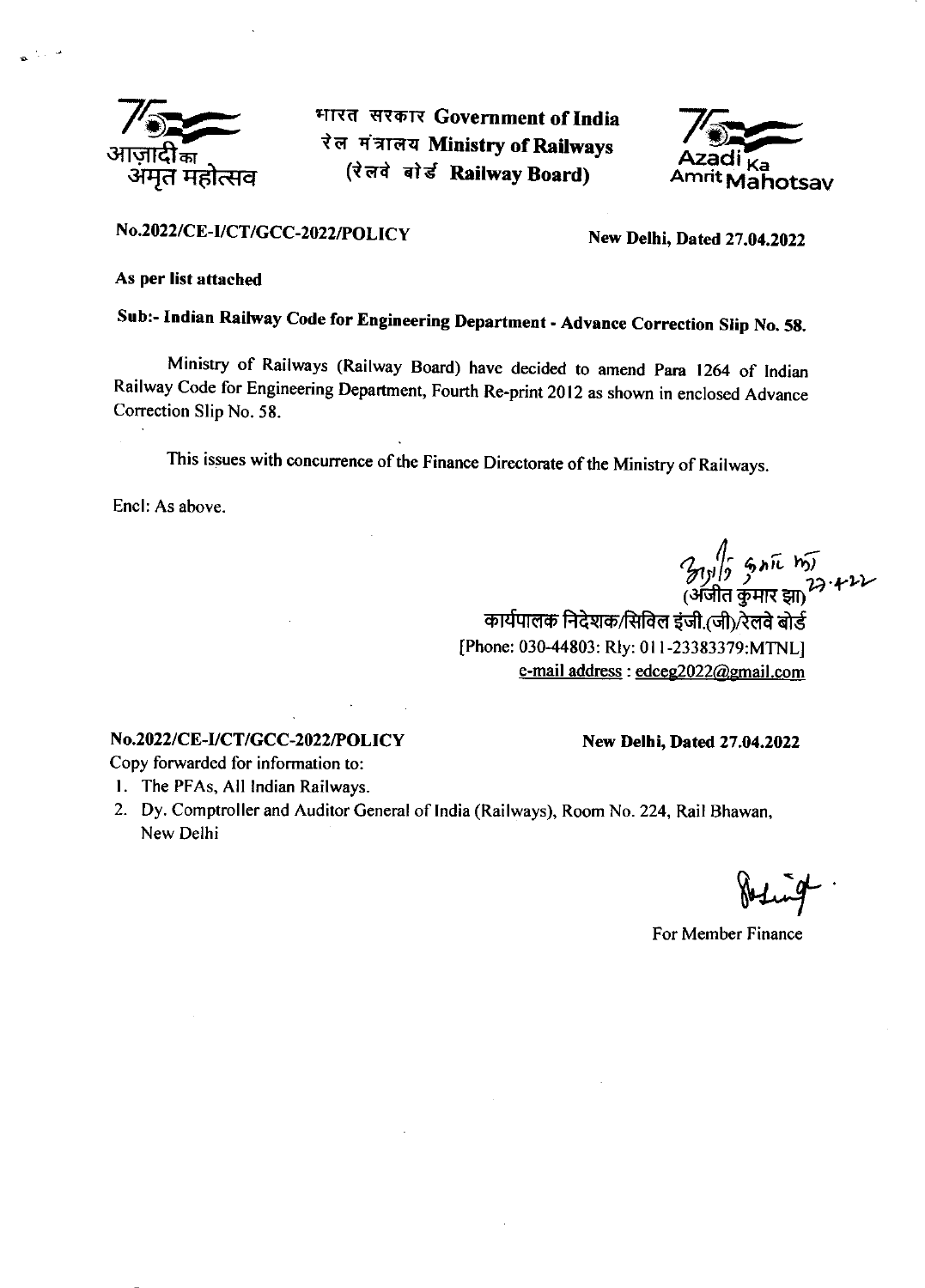# LIST FOR DISTRIBUTION (No.2022/CE-L/CT/GCC-2022/POLICY, Dated 27.04.2022)

- General Managers, All Indian Railways & Production Units  $\mathbf{1}$ .  $\overline{2}$
- General Manager (Con), N.F. Railway, Guwahati  $3.$
- General Manager /CORE, Allahabad.  $4<sup>1</sup>$
- Chief Administrative Officers (Con), All Indian Railways (Except N.F. Railway)
- 5. Principal Chief Engineers, All Indian Railways 6.
- PFAs, All Indian Railways  $7.$

THE Deputy Controller & Auditor General of India (Railways), Room No. 224, Rail Bhawan, New Delhi

- $(A)$
- CAO, COFMOW, Tilak Bridge, New Delhi Ι.
- Principal CAO, Diesel Loco Modernization Works, Patiala (Punjab)  $2.$  $3.$
- CAO (Workshop Projects), Chamber Bhawan, Judge's Court Road, Anta Ghat, Patna-800001, Bihar
- $(B)$ 
	- Director General, RDSO, Manak Nagar, Lucknow  $1.$
	- Director General, NAIR, Vadodara  $2.$
	- Director, IRICEN, Pune 411 001 (Maharashtra)  $3<sub>1</sub>$
	- Director, IRIEEN, PB No.-233, Nasik Road-422101 (Maharashtra)  $4<sub>1</sub>$ 5.
	- Director, IRISET, Taa Naka Road, Lalla Guda, Secunderabad-500017 6.
	- Director, IRIMEE, Jamalpur Distt-Jamalpur, PIN-811214 (Bihar). 7.
	- Director, IRITM, Sarswati Residential Estate, IRITM Campus, Manak Nagar, Lucknow
- $(C)$ 
	- MD, CONCOR, Concor Bhawan, C-3, Mathura Road, Opp. Apollo Hospital, New Delhi- 110076. Ī.
	- IRCON International Limited, C-4, District Centre, Saket, New Delhi-110017  $2.$ 3.
	- MD, RITES Ltd., RITES Bhawan, Plot No.1, Sector-29, Gurgaon. 4.
	- CMD, RVNL, August Kranti Bhawan, Plot No.25, 1<sup>st</sup> Floor, Bhikaji Cama Place, New Delhi. 5.
	- MD, MRVC Ltd., Churchgate Station Bldg, Mumbai- 400020 6.
	- CMD, KONKAN Railway Corporation Ltd, Rail Bhawan, New Delhi-110001. 7.
	- MD, DFCCIL, 5<sup>th</sup> Floor, Pragati Maidan Metro Station Building Complex, New Delhi-110001 8.
	- MD, RLDA, Near Safdarjung Railway Station, Moti Bagh, Phase-I, New Delhi- 110021 9.
	- MD, CRIS, Chanakyapur, New Delhi.
	- 10. CMD, RailTel Corporation of India Ltd. Plot No. 143, Institutional Area, Sector-44, Gurgaon 122003.
	- 11. CME, IROAF, 12<sup>th</sup> Floor, Core-1, Scope Minar, Distt. Centre, Laxmi Nagar, Delhi- 110092  $12.$
	- Managing Director, IRFC Limited, UG Floor, EastTower, NBCC Place, Bhisham Pitamah Marg, LodhiRoad, Pragati Vihar, New Delhi.
	- 13. CMD, IRCTC Ltd., B-148, 11th Floor, Statesman House, Barakhamba Road, New Delhi 110001
- 14. CMD, Braithwaite & Co. limited, 5 Hide Road Kolkata 700043. Copy to:

### $\Delta$

- 1. General Secretary, IRCA, DRM Office, New Delhi.
- General Secretary, AIRF, Rail Bhawan, New Delhi  $2.$
- General Secretary, NFIR, Rail Bhawan, New Delhi 3.
- General Secretary, IRPOF, Rail Bhawan, New Delhi 4.
- General Secretary, FROA, Rail Bhawan, New Delhi 5.
- General Secretary, AIRPA, Rail Bhawan, New Delhi 6.
- 7.
- General Secretary, AISC & STREA, Rail Bhawan, New Delhi 8.
- The Secretary, RBSS, Group (A) Offices Association, Rail Bhawan 9.
- The Secretary, RBSS, Group (B) Offices Association, Rail Bhawan
- 10. General Secretary, RBSSS Association, Rail Bhawan
- 11. The Secretary, RBMSA, Rail Bhawan
- 12. The Secretary, Railway, Group (D) Employees Association, Rail Bhawan

#### $(B)$

- 1. Concerned PSO for kind information of Chairman cum CEO, M/Infra, M/T&RS M/O&BD, M/Finance, Railway Board
- 2. Chief Vigilance Officers, All Indian Railways.
- 3. DG(RHS), DG(RPF), AM(CE), AM(Works), AM(B), AM(Elec.), AM(RS), AM(ME), AM/Tele, AM/C&IS, AM/Sig., AM(Plg.), PED(B&S), PED(Vigilance), PEDCE(P), EDCE(G), EDTK(M&MC), EDCE(B&S), EDF(X)-I, EDF(X)-II, ED(Works), EDW(Plg.), ED/Project(Mon.), ED(L&A), ED(PSU), EDVE, ED(Safety), ED(Sig. Dev.), ED( Tele), EDRS(G), EDRE, EDEE(G), EDFE, EDE(N), ED(Accounts), ED/T&MPP, EDME(Chg.), EDME(Frt.), ED/Plg., JS(conf), JS(P), JS(G), JS(D), Vigilance-III, Vig(Conf) of Railway Board.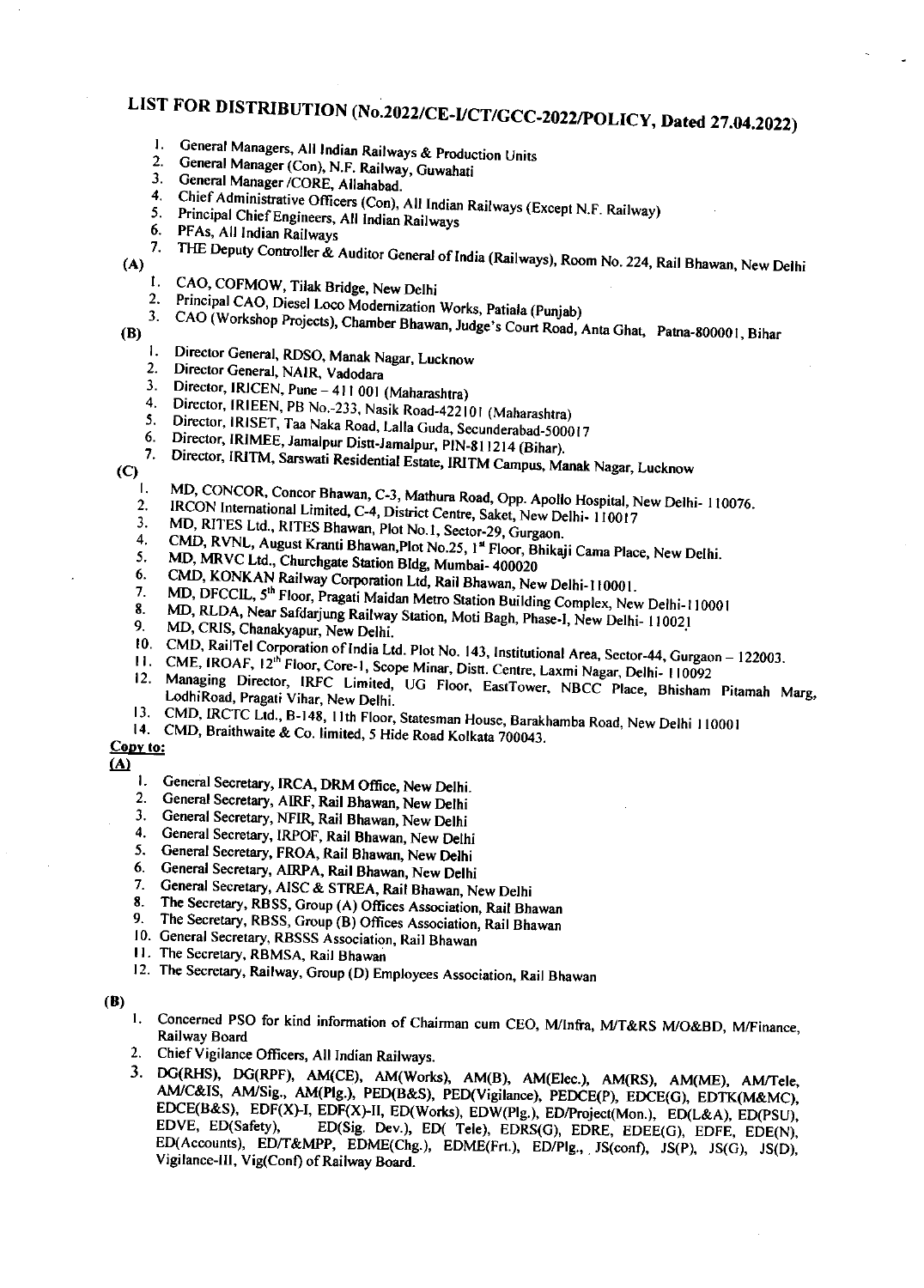Advance Correction Slip (ACS) No.58 to Indian Raihrays Code for Engineering Department Revised Edition-1982 and Fourth Re.print <sup>2012</sup>

Para No. 1264 should be amended as under:

## 1264: Advances to Contractors -

It shall be duty of the Executives to abstain as far as possible from giving advances and they should endeavour to maintain a system under which no payments are made except for work actually done. General Managers may, however, sanction advances within their delegation of powers, as per limits indicated hereunder for such of the works which are capital intensive and of specialized nature, if the estimated value of the tender exceeds Rs. 50 ( fifty) crore. Suitable provisions may be included in the special conditions of the tender for grant of Mobilisation Advance and advance against machinery and equipment, if the work warrants grant of such advances, subject to conditions stated hereunder:

## (a): Mobilisation Advance -

This shall be limited to 10% of the Contract value and payable in 2 stages as indicated below:

Stage  $I - 5%$  of Contract Value on signing of the contract agreement.

Stage II  $-5%$  on mobilization of site-establishment, setting up offices, bringing in equipment and actual commencement of work.

The I<sup>st</sup> stage of advance shall be payable immediately after signing of contract documents.

The  $2<sup>nd</sup>$  stage of advance shall be payable at the time of mobilisation, after submission of an utilization certificate by the contractor that the Stage I advance has been properly utilized in the contract.

## (b): Advance Against Machinery and Equipment –

This advance shall be limited to a maximum of 10% of the contract value against new Machinery & Equipment, involving substantial outlay, brought to site and essentially required for the work. This advance shall not exceed 75% of the purchase price of such Equipment and shall be payable when hypothecated to the President of India by a suitable bond or altematively covered by an irrevocable Bank Cuarantee for full cost of the Plant & Equipment from a Nationalised Bank in lndia in a form acceptable to Railways. The Plant & Equipment shall be insured for the full value and for the entire period, they are required for the work. This Plant & Equipment shall not be removed from the site of work without prior written permission of the Engineer. No advance should be given against old Plant & Machinery.

### (c): Advances for accelerating progress of the work during course of execution of Contract -

This advance is to be decided on the merits of each case and shall be restricted to a maximum of 5% of contract value. This is to be granted by the General Manager on the recommendations of the Chief Engineer in-charge, in consultation with the Associate Finance. While recommending this advance for sanction of Ceneral Manager, the Chief Engineer in-charge shall also confirm

 $\frac{1}{2}$   $\frac{1}{2}$   $\frac{1}{2}$   $\frac{1}{2}$   $\frac{1}{2}$ Juing